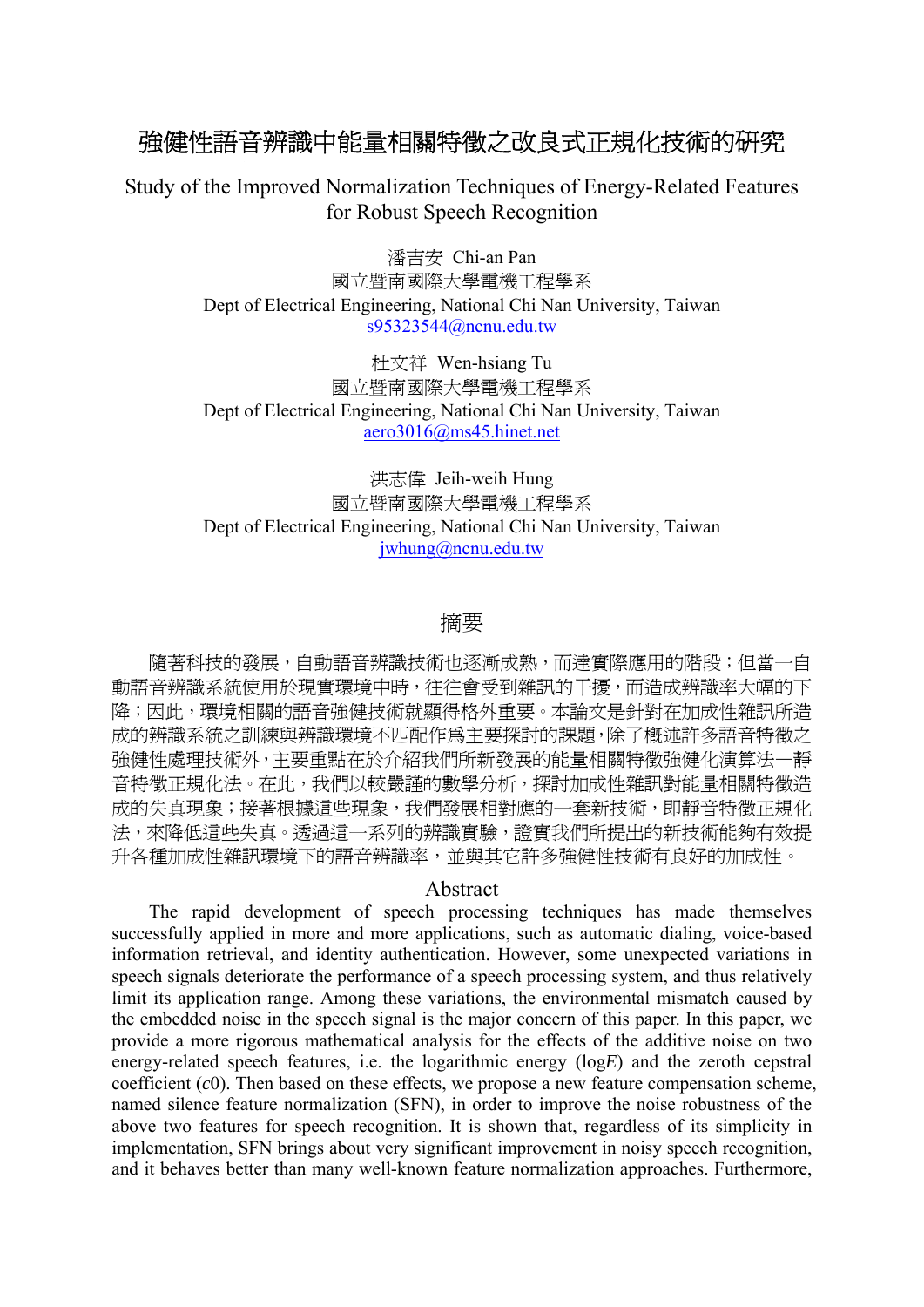SFN can be easily integrated with other noise robustness techniques to achieve an even better recognition accuracy.

關鍵詞:自動語音辨識、對數能量特徵、第零維倒頻譜特徵係數、強健性語音特徵 Keywords: speech recognition, logarithmic energy feature, the zeroth cepstral coefficient, robust speech features

### 一、緒論

近年來科技發展迅速,但是自動語音辨識仍然是一門相當具有挑戰性的課題。通常 一自動語音辨識系統在不受外在雜訊干擾的研究室環境下,都可以獲得極高的辨識效 能,但若是應用到實際的環境中,系統辨識效能則通常會大幅降低,這主要是被現實環 境中許多的變異性(variation)所影響。而語音辨識的變異性種類繁多,例如訓練環境與 測試環境間存在的環境不匹配(environmental mismatch)、語者變異(speaker variation)以及 發音的變異(pronunciation variation)等。對於環境不匹配而言,其相關的變數可概略分為 下列幾項類型:加成性雜訊(additive noise)、摺積性雜訊(convolutional noise)以及頻寬的 限制(bandwidth limitation)等。圖一為乾淨語音訊號受到雜訊干擾之示意圖。



本論文是以上述所提及的環境不匹配中的加成性雜訊因素,作為主要探討的主題, 以期將加成性雜訊對語音辨識的影響降低。在特徵參數抽取步驟時,我們經常計算語音 的能量値作爲特徵之一;根據過去的文獻指出[1][2],語音訊號的能量特徵(energy feature) 所包含的辨識資訊大過於其它特徵,且能量特徵的計算複雜度很低。所以根據上述能量 特徵的優勢,在本論文中,我們特別對其強健性技術加以分析、討論與發展。 近年來,有許多成功的強健性對數能量特徵(logarithmic energy, log*E*)的技術相繼被提 出,例如,對數能量動態範圍正規化法(log-energy dynamic range normalization, LEDRN)[3]其目標是使訓練與測試的語音資料其對數能量值之動態範圍一致化;對數能 量尺度重刻法(log-energy rescaling normalization, LERN)[4]則是將對數能量特徵乘上一

個介於 0 與 1 間的權重值,試圖重建出乾淨語音的對數能量特徵; 而本實驗室先前所提 出的靜音音框對數能量正規化法(silence energy normalization, SLEN)[5],是將判別為非 語音音框(non-speech frame)的對數能量特徵設定為一極小值的常數。上述的三種方法, 皆傾向於將非語音部分的對數能量數值調低,並將語音部分的對數能量值保持不變;其 主要的原因是一段語音特徵中,能量較低的部分通常會比能量較高的部分更容易受到雜 訊的影響。本論文依據前人所發表的文獻加以改進,且針對語音訊號能量相關的特徵如 何受到雜訊影響,以較嚴謹的數學理論加以分析,並提出一套新的強健技術,稱為「靜 音特徵正規化法」 (silence feature normalization, SFN), 此方法可以有效地降低加成性雜 訊對語音能量相關特徵的干擾,進而提高系統的辨識效能。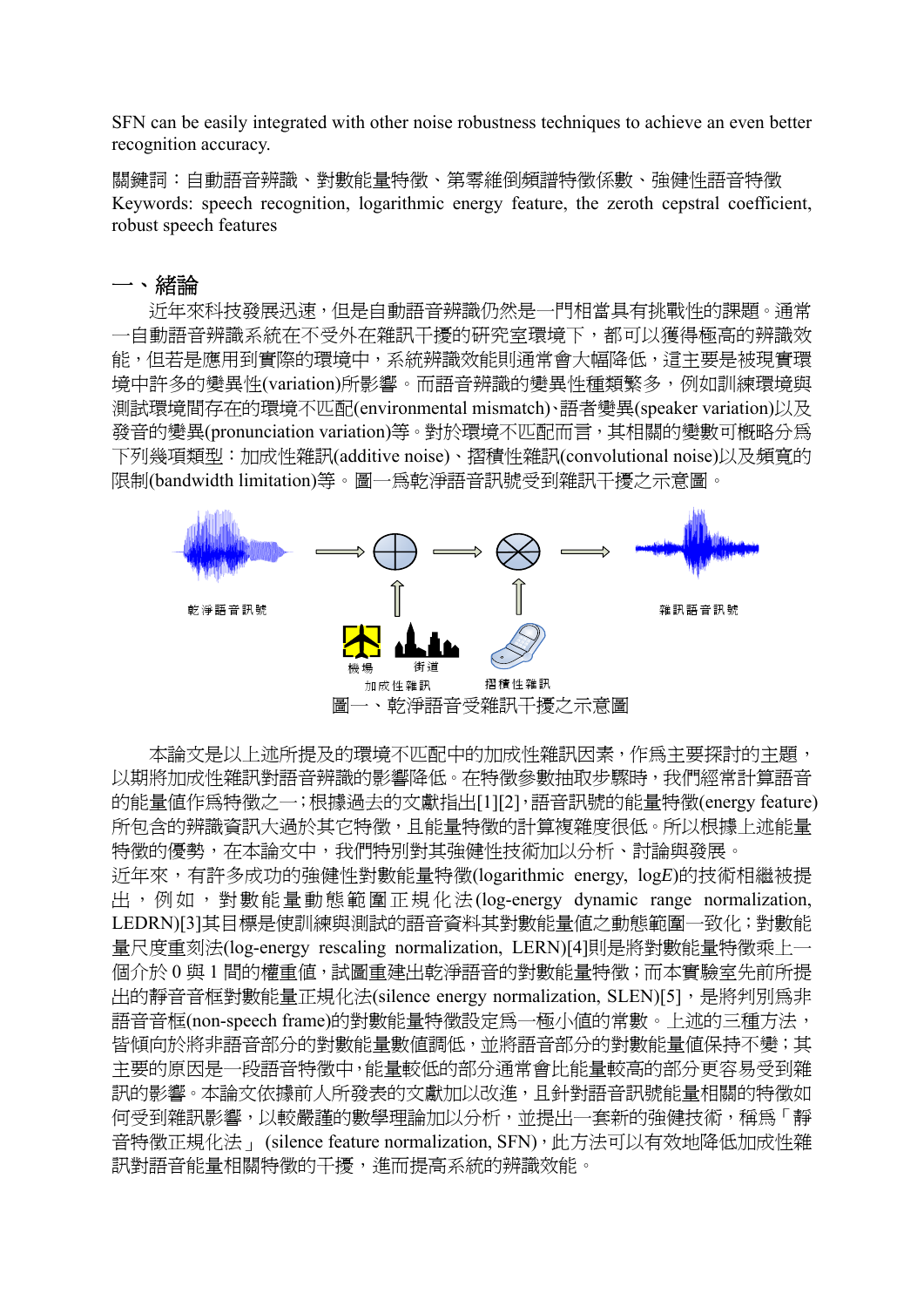本論文其它章節概要如下:在第二章中,我們先主要將對能量相關特徵受雜訊影響的效 應,做進一步的分析與探討,接著介紹本論文所新提出的之靜音特徵正規化法(SFN); 第三章包含了各種針對能量相關特徵之處理技術的語音辨識實驗數據及相關討論,其中 除了介紹語音辨識實驗環境外,主要是評估靜音特徵正規化法的效能,並與其他方法作 比較,藉此驗證我們所提出新方法能有效提升能量相關特徵在雜訊環境下的強健性。在 第四章中,我們嘗試將所提的新方法結合其它的強健性特徵技術,對此類的結合作辨識 實驗所得到的辨識率加以探討與分析,以驗證我們所提出的靜音特徵正規化法是否與其 它技術有良好的加成性。第五章則為本論文結論與未來展望。

# 二、靜音特徵正規化法

首先,我們在第一節中,針對語音能量相關特徵:對數能量(logarithmic energy, log*E*) 與第零維倒頻譜係數(c0)受到環境雜訊干擾的變異現象做較深入的觀察分析與探討,接 著在第二節中,我們根據這些結果,提出靜音特徵正規化法的新強健性技術。

(一)對數能量特徵及第零維倒頻譜特徵係數受加成性雜訊干擾之現象的探討

加成性雜訊對於能量相關特徵(log*E* 與 *c*0)造成的效應可由圖二看出端倪。圖二(a)、(b) 與(c)分別表示一乾淨語音訊號(Aurora-2.0 資料庫中的"MAH\_1390A"檔)的波形圖、對數 能量(log*E*)曲線圖與第零維倒頻譜特徵係數(*c*0)曲線圖;而(b)與(c)中紅色實線、綠色虛 線與藍色點線則分別為乾淨語音、訊雜比 15dB 的語音及訊雜比 5dB 的語音所對應的曲 線。由這三張圖中,可以很明顯地看出,在有語音存在的區域,logE 與 c0 特徵值較大, 較不容易受到雜訊的影響而失真,而且隨時間上下振盪的情況較為明顯;反之,在無語 音存在的區段,其特徵值前後變化較平緩,且受到雜訊的干擾後,其值會很明顯地被改 變許多。接下來,我們就以較嚴謹的數學理論,對以上兩種失真現象加以分析與探討。 首先,我們探討加成性雜訊對於 log*E* 特徵的影響。假設一段受加成性雜訊干擾的語音 (noisy speech)中,第*n* 個音框的訊號  $x$  [m] 可表示為:

$$
x_{n}[m] = s_{n}[m] + d_{n}[m] \quad , \tag{2-1}
$$

其中  $s_{\mu}[m]$ 與  $d_{\mu}[m]$ 分別表示第 $n$  個音框之乾淨語音訊號(clean speech)以及雜訊(noise), 則此音框之 log*E* 特徵值可用下式表示:

$$
E^{(x)}[n] = \log \left( \sum_{m} x_n^2[m] \right) \approx \log \left( \sum_{m} s_n^2[m] + \sum_{m} d_n^2[m] \right)
$$
  
=  $\log \left( \exp \left( E^{(s)}[n] \right) + \exp \left( E^{(d)}[n] \right) \right)$ ,  
 $\exists \zeta (2-2)$ 

其中 $E^{(x)}[n]$  ·  $E^{(s)}[n]$ 與 $E^{(d)}[n]$ 分別爲 $x_n[m]$  ·  $s_n[m]$ 以及 $d_n[m]$ 所對應之 log $E$ 特徵値。 因此,受到雜訊干擾所導致雜訊語音與乾淨語音訊號兩者間 log*E* 特徵的差異Δ*E n*[ ]可 用下式表示:

$$
\Delta E[n] = E^{(x)}[n] - E^{(s)}[n] \approx \log \left( 1 + \exp \left( E^{(d)}[n] - E^{(s)}[n] \right) \right) \tag{2-3}
$$

由式(2-3)可觀察出,若在相同的雜訊能量( $E^{(d)}[n]$ )下,此差異値Δ $E[n]$ 與乾淨語音訊號  $\mathcal{L} E^{(s)}[n]$ 兩者呈現負相關的關係,當 $E^{(s)}[n]$ 愈大時,△ $E[n]$ 愈小,反之則愈大。根據上 流的推導,可以看出一雜訊語音訊號中,含有語音成份的音框( $E^{(s)}[n]$ 較大)相較於純雜 訊音框( $E^{(s)}[n]$ 較小)而言,其 logE 特徵被雜訊影響的情況較小(即失真量Δ $E$ [ $n$ ]較小)。

接下來,我們探討加成性雜訊對於語音訊號的log*E*特徵序列於調變頻譜(modulation spectrum)上的影響。首先,我們將式(2-2)以泰勒級數(Taylor series)展開,其展開的中心 點設定為 $(E^{\text{\tiny (s)}}[n], E^{\text{\tiny (d)}}[n]) = (0,0)$ ,展開階層為 2 階, 如式(2-4)所示: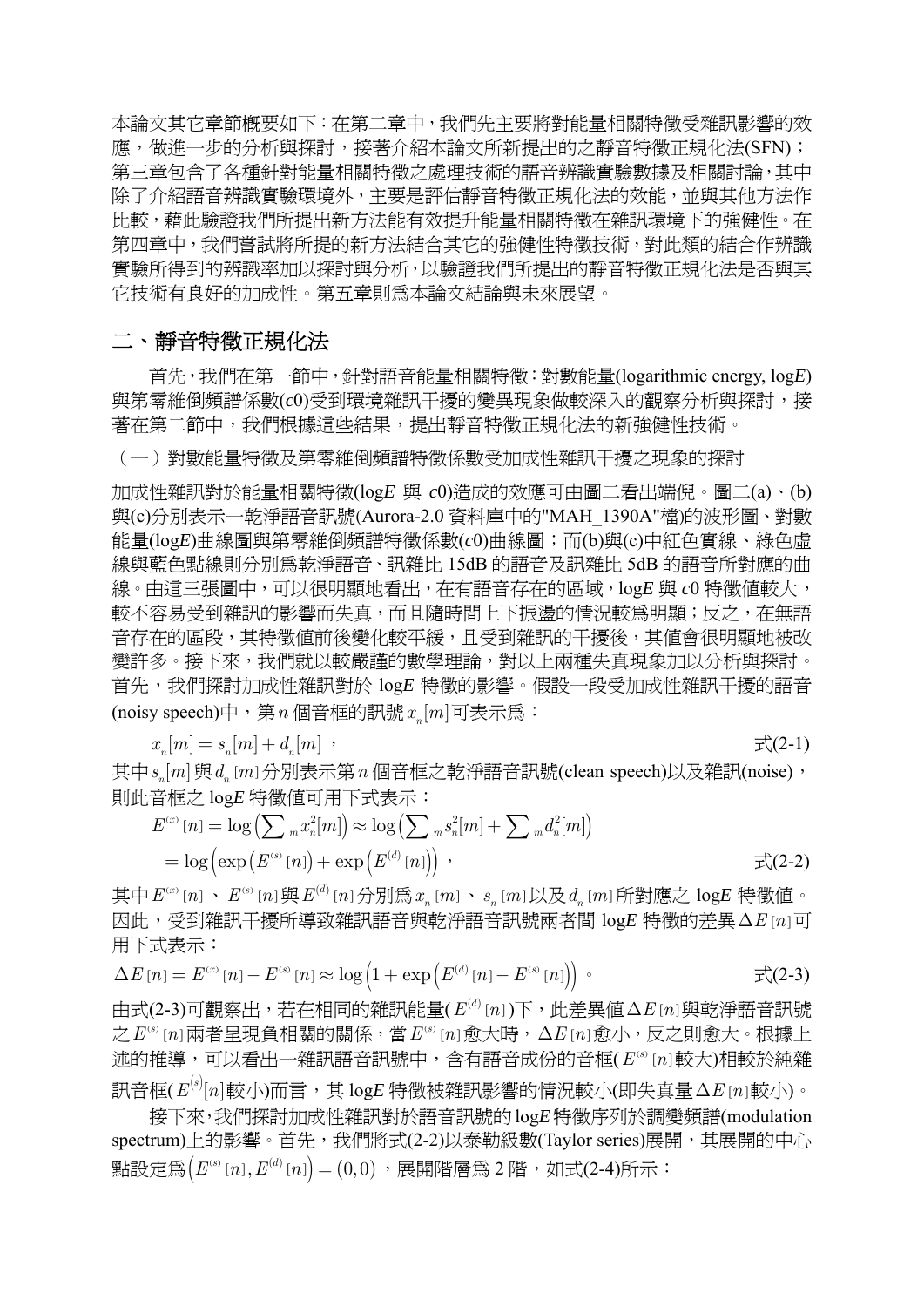

圖二、在不同 SNR 下,一語音訊號之波形圖及能量相關特徵時間序列圖,其中(a)為乾 淨語音波形、(b)為 log*E* 特徵曲線、(c)為 *c*0 特徵曲線

$$
E^{(x)}[n] \approx \log \left( \exp \left( E^{(s)}[n] \right) + \exp \left( E^{(d)}[n] \right) \right)
$$
  
 
$$
\approx \log 2 + \frac{1}{2} \left( E^{(s)}[n] + E^{(d)}[n] \right) + \frac{1}{8} \left( \left( E^{(s)}[n] \right)^2 + \left( E^{(d)}[n] \right)^2 - E^{(s)}[n] E^{(d)}[n] \right).
$$
  $\qquad \qquad \pm \mathcal{Z}(2-4)$ 

因此,若將上式(2-4)取傅立葉轉換,則此雜訊語音的對數能量序列 {  $E^{(x)}[n]$  的調變 頻譜可用下式表示:

$$
X(j\omega) \approx (2\pi \log 2) \delta(\omega) + \frac{1}{2} (S(j\omega) + D(j\omega))
$$
  
+ 
$$
\frac{1}{16\pi} (S(j\omega) * S(j\omega) + D(j\omega) * D(j\omega) - S(j\omega) * D(j\omega)) , \qquad \exists \xi(2-5)
$$

式中*X j*( ) *ω* 、*S j*( ) *ω* 以及*D j*( ) *ω* 分別為雜訊語音之log*E*序列 ( ) { } [ ] *<sup>x</sup> E n* 、乾淨語音之log*E* 序列 ( ) { [ ]} *<sup>s</sup> E n* 與雜訊之log*E*序列 ( ) { } [ ] *<sup>d</sup> E n* 的調變頻譜。假設 ( ) { [ ]} *<sup>s</sup> E n* 與 ( ) { } [ ] *<sup>d</sup> E n* 兩序列 皆為低通(low-pass)訊號,且  $B_s$ 與  $B_d$  為其相對應之頻寬(bandwidth),則式(2-5)中  $D(j\omega) * D(j\omega) \ncong S(j\omega) * D(j\omega)$ 兩項的頻寬分別爲2 $B_d$ 與 $B_s + B_d$ ;這意味著雜訊語音 之log*E*序列 ( ) { } [ ] *<sup>x</sup> E n* 相較於雜訊的log*E*序列 ( ) { } [ ] *<sup>d</sup> E n* 將擁有更大的頻寬。換言之,對log*E* 序列而言,雜訊語音比雜訊擁有較多高頻的調變頻譜成份;這便可以解釋為何在一雜訊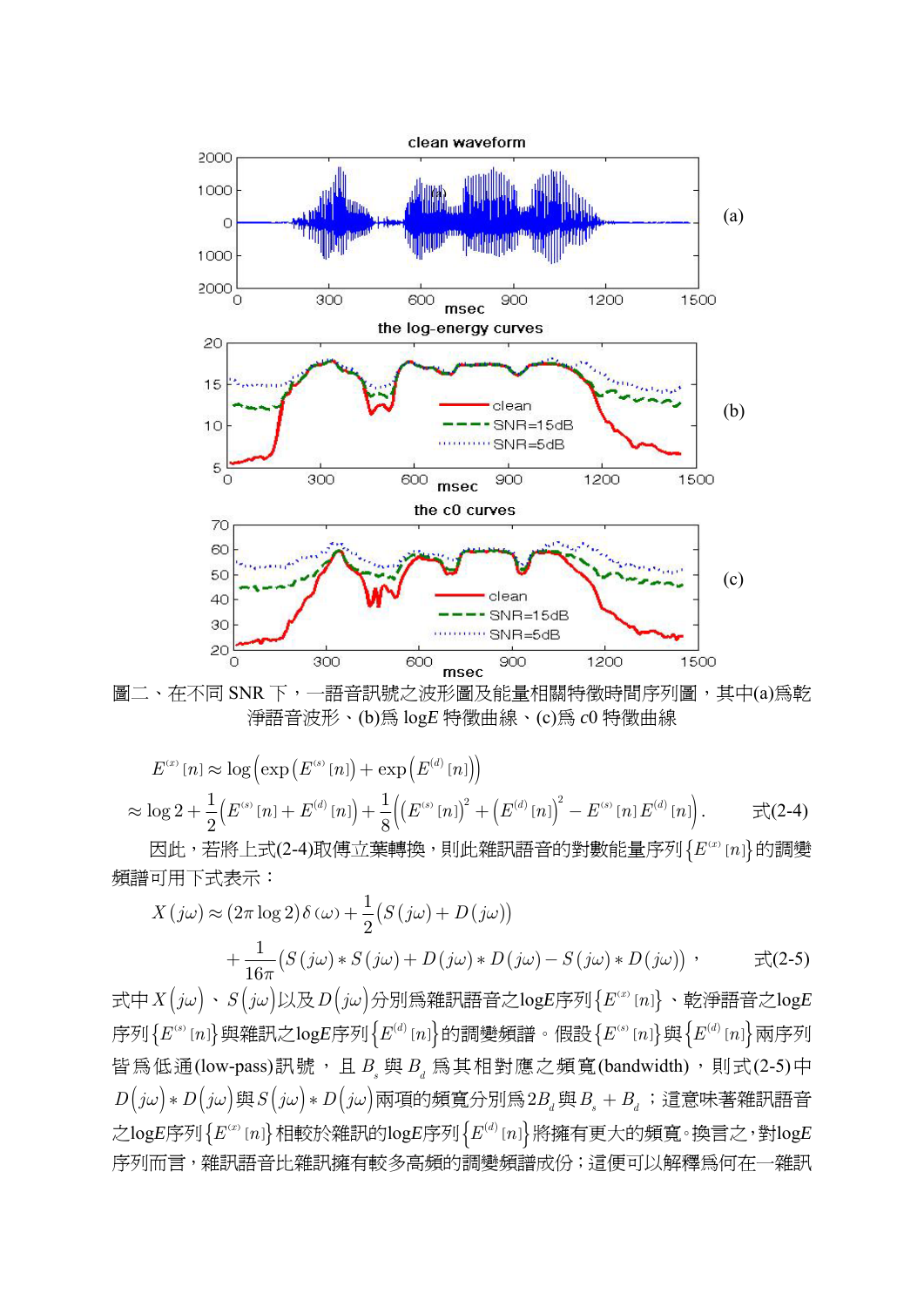語音訊號中含有語音的區段,比起純雜訊的區段看起來振盪情形(fluctuating)更為明顯。

接著我們探討加成性雜訊對於 *c*0 特徵的影響。假設雜訊語音中第*n* 個音框的 *c*0 特 徵値以 $\,c_{0}^{\scriptscriptstyle{(x)}}\,[n]$ 做表示,而 $\,c_{0}^{\scriptscriptstyle{(s)}}\,[n]$ 與 $\,c_{0}^{\scriptscriptstyle{(d)}}\,[n]$ 分別表示此音框之所含乾淨語音訊號及純雜訊 的  $c0$  特徵值,則它們可被推導如下三式:

$$
c_0^{(x)}[n] = \sum_{k} \log(M^{(x)}[k,n]) \approx \sum_{k} \log(M^{(s)}[k,n] + M^{(d)}[k,n]) \quad \text{if} \quad \mathcal{L}(2-6)
$$

$$
c_0^{(s)}[n] = \sum_{k} \log \left( M^{(s)}[k, n] \right) , \qquad \qquad \mathbb{R}(2-7)
$$

$$
c_0^{(d)}[n] = \sum_{k} \log \left( M^{(d)}[k, n] \right) , \qquad \qquad \mathfrak{m}^{(2-8)}.
$$

其中, $M^{(x)}[k,n] \, \cdot \, M^{(s)}[k,n]$ 與 $M^{(d)}[k,n]$ 分別為式(2-1)中雜訊語音訊號 $\, x_{_n}\, [\, m\,] \, \cdot \,$ 乾淨語音 訊號 [ ] *<sup>n</sup> s m* 以及雜訊 [ ] *d mn* 於轉換成梅爾倒頻譜特徵時,第*k* 個梅爾濾波器的輸出值。因 此我們可推導出,由於加成性雜訊干擾所導致雜訊語音與乾淨語音訊號兩者之 *c*0 特徵 值的差異 Δc<sub>o</sub> [n] 如下式所示:

$$
\Delta c_0[n] = c_0^{(x)}[n] - c_0^{(s)}[n] \approx \sum_{k} \log \left( 1 + \frac{M^{(d)}[k, n]}{M^{(s)}[k, n]} \right)
$$
  
=  $\sum_{k} \log \left( 1 + \frac{1}{SNR[k, n]} \right)$ ,  $\overrightarrow{\mathcal{F}}(2-9)$ 

式中 SNR[k, n] 定義為第 n 個音框中第 k 維梅爾頻帶的訊雜比, 即

$$
SNR[k,n] = \frac{M^{(s)}[k,n]}{M^{(d)}[k,n]}.
$$

由式(2-9)可看出,若多數梅爾頻帶的訊雜比 SNR[k, n]都比較大時,差異値 Δc<sub>o</sub>[n]也 相對變小,因此這可約略解釋含語音之音框(*SNR* 較大)相對於純雜訊音框(*SNR* 較小)而 言,*c*0 特徵值較不易受到影響的現象。

以下我們將探討加成性雜訊對於 *c*0 特徵序列之調變頻譜(modulation spectrum)上的 影響。首先為了推導起見,我們將式(2-6)、式(2-7)與式(2-8)改寫成下列三式:

$$
c_0^{(x)}[n] = \sum_{k} \tilde{M}^{(x)}[k,n] \approx \sum_{k} \log \left( \exp \left( \tilde{M}^{(s)}[k,n] \right) + \exp \left( \tilde{M}^{(d)}[k,n] \right) \right), \qquad \qquad \pm \zeta(2-11)
$$

$$
c_0^{(s)}[n] = \sum_{k} \tilde{M}^{(s)}[k, n], \qquad \qquad \mathfrak{m}(\lambda) = \mathfrak{m}(\lambda)
$$

$$
c_0^{(d)}[n] = \sum_{k} \tilde{M}^{(d)}[k, n], \qquad \qquad \mathfrak{m}^{(d)}[n] = \sum_{k} \tilde{M}^{(d)}[n] = \sum_{k} \tilde{M}^{(d)}[n] = \sum_{k} \tilde{M}^{(d)}[n] = \sum_{k} \tilde{M}^{(d)}[n] = \sum_{k} \tilde{M}^{(d)}[n]
$$

其中 $\tilde{M}^{(x)}[k,n] = \log \left( M^{(x)}[k,n] \right) \cdot \tilde{M}^{(s)}[k,n] = \log \left( M^{(s)}[k,n] \right) \cdot \tilde{M}^{(d)}[k,n] = \log \left( M^{(d)}[k,n] \right)$  。類似 將式(2-11)與式(2-2)作比較,可看出雜訊語音、乾淨語音與純雜訊三者的關係在 log*E* 與  $c$ 0 兩特徵中十分類似,因此藉由前面之式(2-4)與式(2-5)對於 log*E* 特徵序列之調變頻譜 的推導,我們可以發現對每個梅爾濾波器輸出的對數值序列 $\left\{\tilde{M}^{(x)}[k,n]\right\}$ 而言,其頻寬仍 是大於 $\left\{ \tilde{M}^{(d)}[k,n]\right\}$ ,也就是說 $\left\{ c_{0}^{(x)}[n]\right\}$ 比起 $\left\{ c_{0}^{(d)}[n]\right\}$ 將擁有更大的頻寬,因此,類似 logE 特徵的結果,我們同樣歸納出雜訊語音之 *c*0 特徵序列比純雜訊之 *c*0 特徵序列擁有較多 高頻的調變頻譜成份,亦即前者比後者有更明顯的上下振盪現象。

圖三(a)與圖三(b)分別為一句語音訊號之log*E*特徵及*c*0 特徵的功率頻譜密度(power spectral density, PSD)曲線圖,其中的語音訊號及雜訊為 Aurora-2.0 資料庫中的 "FAC\_5Z31ZZ4A"檔與人聲雜訊(babble noise),訊雜比為 15dB。由這兩圖我們可以很明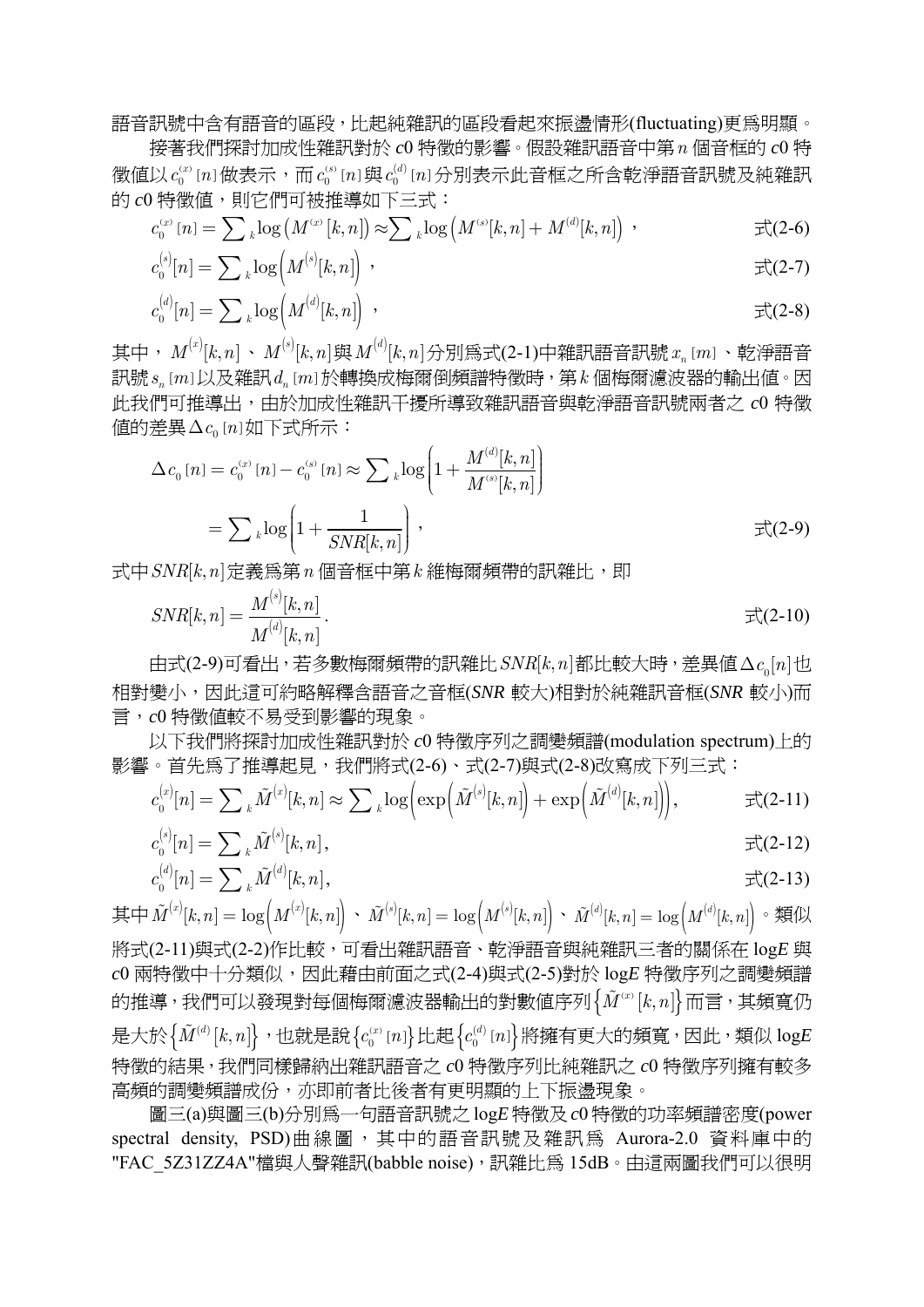顯地看出,雜訊語音相對於純雜訊而言,其 log*E* 特徵序列與 *c*0 特徵序列都有較大的頻 寬,此亦驗證了我們之前的推導。



圖三、能量相關特徵之功率頻譜密度圖,(a)為 log*E* 特徵、(b)為 *c*0 特徵

綜合上述的推導及圖例,我們驗證了一段雜訊語音中含有語音的音框其 log*E* 特徵 與 c0 特徵相對於純雜訊音框而言,失真程度較小,且擁有較大的頻寬,亦即具有較明 顯的上下振盪現象。基於上述觀察,我們將提出新的強健性語音特徵處理技術─靜音特 徵正規化法(silence feature normalization, SFN),其具有兩種模式,分述於之後的兩節中。 (二)靜音特徵正規化法 I (silence feature normalization I, SFN-I)

在本節中,我們介紹第一種模式的靜音特徵正規化法,稱之為「靜音特徵正規化法 I」 (silence feature normalization I, SFN-I);此方法是針對原靜音音框對數能量正規化法 (SLEN) [5]加以改良,目的是希望對 logE 與 c0 之能量相關特徵做處理,使一段訊號中 非語音(non-speech)部份的特徵值做正規化,而含有語音之區域的特徵值則保持不變, 以達到重建出乾淨語音訊號之能量相關特徵的效果。

首先,我們假設{ $x[n]$ 為一段雜訊語音訊號之 logE 特徵或 c0 特徵之序列;根據我 們於上一小節所得到的結論,雜訊語音中含有語音的區段相較於純雜訊區段,其 log*E* 與 c0 特徵序列將擁有更高的調變頻譜成份;因此我們設計一高通無限脈衝響應濾波器 (high-pass infinite impulse response filter)來處理此段序列,其轉換函數如下:

$$
H(z) = \frac{1}{1 + \alpha z^{-1}} \qquad 0 < \alpha < 1 \qquad \qquad \text{if } (2-14)
$$

而此濾波器之輸入輸出關係式如下所示:

 $y[n] = -\alpha y[n-1] + x[n]$ ,  $\overrightarrow{\mathcal{L}}(2-15)$ 

式中 $y[n]$ 為濾波器的輸出,且我們將其初始值設定為 $y[0] = 0$ 。式 $(2-14)$ 之濾波器其強 度響應(magnitude response)如圖四所示,由圖中可以發現,此濾波器能夠有效地降低特 徵序列中接近直流(near-DC)的成份,並將較高頻率的部份加以強調,此較高頻率的成份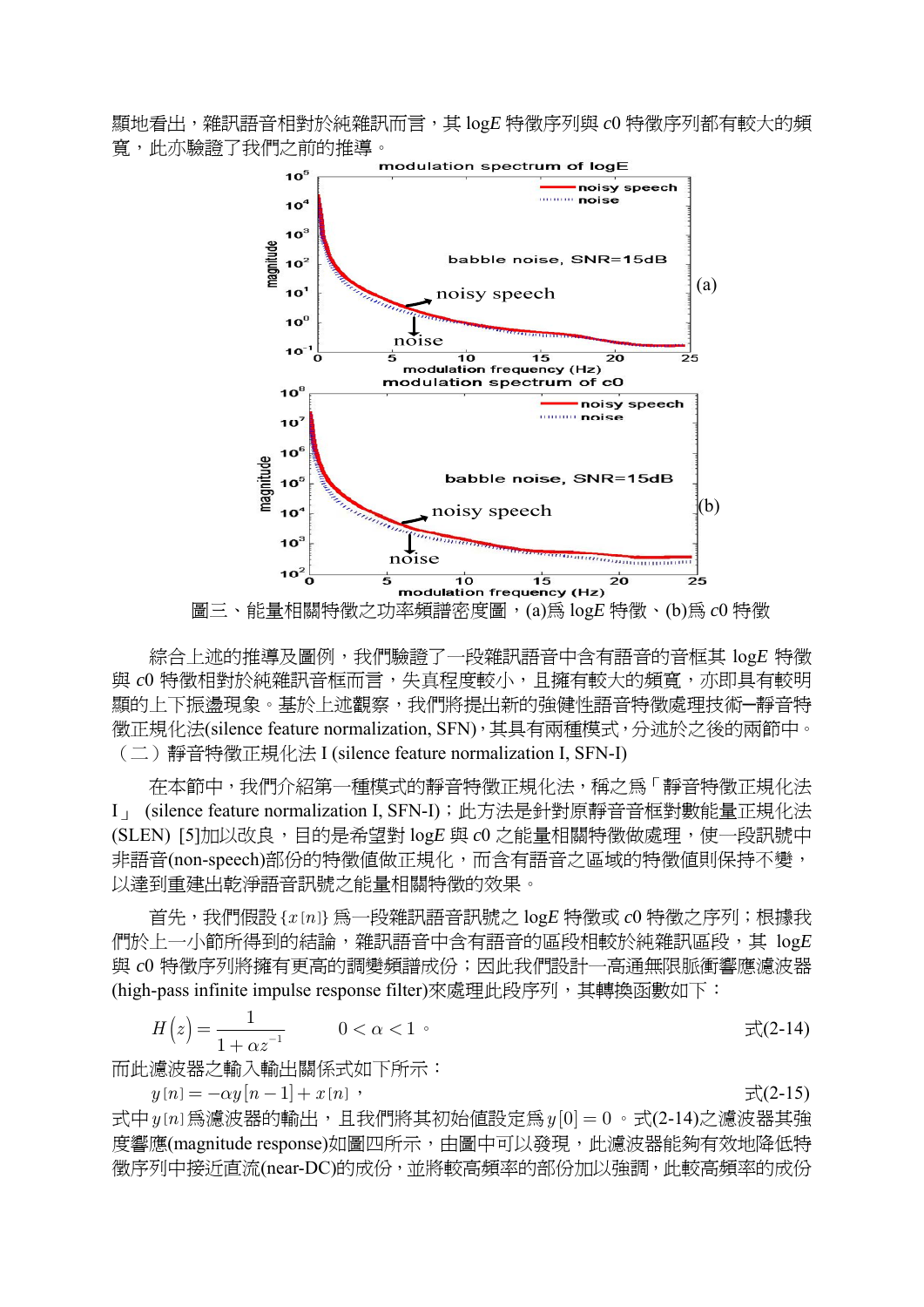可突顯出語音與純雜訊的差異。因此經過此濾波器轉換後所得到的 {y [n] } 將比原始參數 {*x n*[ ]}擁有更好的效能來判斷語音與非語音區段。



圖四、式(2-14)之高通濾波器的強度響應(*α* = 0.5 )

根據式(2-15)所得之 y [n], 我們可作一段訊號中語音與非語音音框的判別, 並進而 將其非語音的音框做正規化處理,此即為靜音特徵正規化法 I (silence feature normalization I, SFN-I), 其式如下:

$$
\text{SFN-I: } \tilde{x}[n] = \begin{cases} x[n] & \text{if } y[n] > \theta \\ \log(\varepsilon) + \delta & \text{if } y[n] \le \theta \end{cases}, \quad \text{if } y[n] < \theta \end{cases}
$$

其中*θ* 、*ε*與*δ* 分別為門檻值、一極小的正數以及一平均值為 0 且變異數很小的隨機變 數,*x n* [ ]為經過 SFN-I 處理後所得到的新特徵參數。其門檻值*θ* 計算式如下:

$$
\theta = \frac{1}{N} \sum_{n=1}^{N} y[n] \quad , \tag{2-17}
$$

式中 N 為此段語音的音框總數。因此, 門檻値即為整段語音所有 y[n]的平均値, 其計 算十分簡便,且無需額外特別設計之處。

從式(2-16)看出,若*y n*[ ]大於門檻值*θ* ,則將其所對應之音框判斷為語音,且原特 徵參數保持不變;反之則將其歸類為非語音音框,並將原特徵參數正規化成一極小的隨 機變數;相較於之前靜音音框對數能量正規化法(SLEN)[5]而言,靜音特徵正規化法 I 可避免將非語音部份的特徵正規化為一定值,而可能導致之後所訓練的聲學模型中的變 異數(variance)變為 0 的錯誤現象產生。我們可以透過圖五來觀察 SFN-I 法的作用。圖五 中,(a)與(b)分別為原始的 log*E* 特徵序列以及 *c*0 特徵序列曲線;(c)與(d)分別為經過靜 音特徵正規化法 I 處理後所得到之 log*E* 特徵序列以及 *c*0 特徵序列曲線,其中紅色實線 是對應至乾淨語音(Aurora-2.0 資料庫中的"FAK\_3Z82A"檔)、綠色虛線與藍色點線則分 別為對應至訊雜比 15dB 與 5dB 的雜訊語音。由這些圖明顯地看出,SFN-I 法處理過後 之能量相關特徵值可以較趨近於原始乾淨語音訊號之特徵值,達到降低失真的目的。

#### (三)靜音特徵正規化法 II (silence feature normalization II, SFN-II)

在本節中,我們將介紹第二種模式的靜音特徵正規化法,稱之為「靜音特徵正規化 法 II | (silence feature normalization II, SFN-II), SFN-II 法與前一節之 SFN-I 法最大的差 異在於,SFN-II 是將原能量相關特徵{*x n*[ ]} 乘上一權重值(weight),而得到新特徵值 { } *x n* [ ] 。SFN-II 的演算法如下式所示:

$$
\begin{aligned}\n\text{SFN-II:} \qquad \tilde{x}[n] &= w[n]x[n], \\
\text{H} &= \mathcal{F}(2-18).\n\end{aligned}
$$

$$
w[n] = \begin{cases} 1/\left(1 + \exp\left(-\left(y[n] - \theta\right)/\beta\sigma_1\right)\right) & \text{if } y[n] > \theta \\ 1/\left(1 + \exp\left(-\left(y[n] - \theta\right)/\beta\sigma_2\right)\right) & \text{if } y[n] \le \theta \end{cases}, \qquad \qquad \exists \zeta(2-19)
$$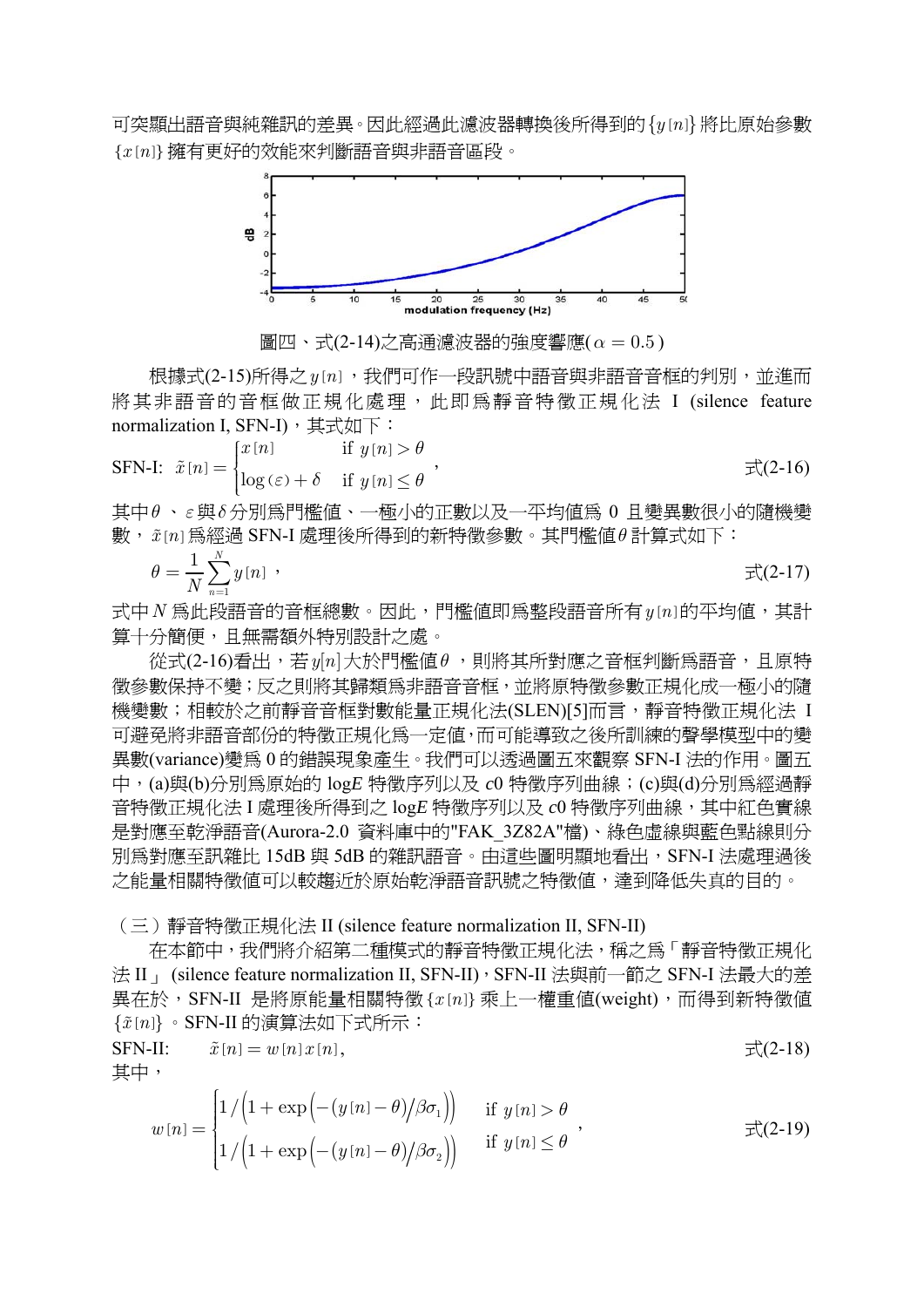

圖五、靜音特徵正規化法 I 處理前((a)與(b))與處理後((c)與(d))能量相關特徵序列曲線 圖, 其中(a)與(c)為 log*E* 特徵序列曲線, (b)與(d)為  $c0$  特徵序列曲線

其中 *y*[n] 如前一節之式(2-15)所示, 為 {*x*[n]} 通過一高通濾波器之輸出値, θ 為門檻値、  $\sigma_1$ 與 $\sigma_2$ 分別爲{ $y[n]$ | $y[n] > \theta$ } (大於門檻値 $\theta$  之所有的 $y[n]$ )以及{ $y[n]$ | $y[n] \leq \theta$ } (小於 或等於門檻值*θ* 之所有的*y n*[ ])所對應之標準差、*β* 為一常數。SFN-II 之門檻值*θ* 跟 SFN-I 相同,計算式如下所示:

$$
\theta = \left(\frac{1}{N}\right) \sum_{n=1}^{N} y[n], \qquad \qquad \overrightarrow{\mathcal{L}}(2\text{-}20)
$$

式中*N* 為此段語音中音框總數。

 $\vec{\mathcal{R}}$ (2-19)的權重値*w*[*n*]如圖六所示,其中假設θ = 0、σ<sub>1</sub> = 1、σ<sub>2</sub> = 3以及β = 0.1。 中圖六可以發現,權重值函數 w [n] 為一個左右不對稱之遞增的 S 形曲線(sigmoid curve), 其值介於 0 和 1 之間。此權重值所代表的意義與 SFN-I 法相似, 我們希望新得 到的能量相關特徵  $\tilde{x}[n]$ 能在原始特徵值很大時,儘量維持不變;而原始值較小時,則使 其變得更小。SFN-II 法和 SFN-I 法不同之處在於, SFN-II 法具有"軟式"的語音端點偵測 決策(soft-decision VAD),而 SFN-I 法則為"硬式"的語音端點偵測決策(hard-decision VAD);因此 SFN-II 法相較於 SFN-I 法而言,其 VAD 判定錯誤的影響可能相對來得比 較小,效能也會比較好,這推想將會在之後的章節驗證。



圖七為 SFN-II 法處理前與處理後能量相關特徵之曲線圖。與之前的圖三類似,(a)與(b)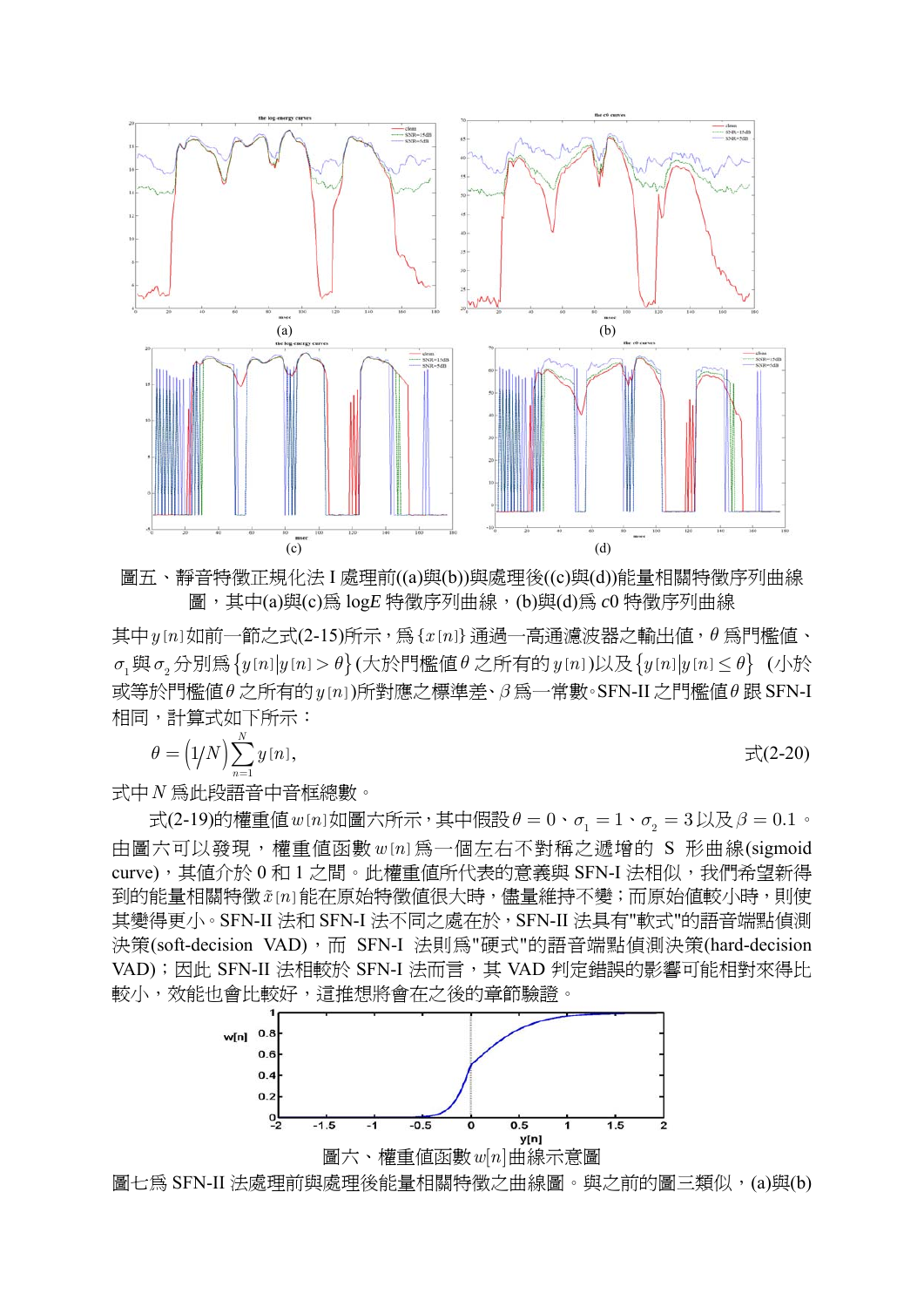分別為原始的 log*E* 特徵序列以及 *c*0 特徵序列曲線;(c)與(d)分別為經過靜音特徵正規 化法 II 處理後所得到之 log*E* 序列以及 *c*0 序列曲線,其中紅色實線是對應至乾淨語音 (Aurora-2.0 資料庫中的"FAK\_3Z82A"檔)、綠色虛線與藍色點線則分別為對應至訊雜比 15dB 與 5dB 的雜訊語音。很明顯地,經由 SFN-II 處理過後之雜訊語音的能量相關特徵, 皆類似 SFN-I 法的效果,可以更趨近於原始乾淨語音之特徵,有效降低雜訊造成的失真。



圖七、靜音特徵正規化法 II 處理前((a)與(b))與處理後((c)與(d))能量相關特徵序列曲線 圖,其中(a)與(c)為 log*E* 特徵序列曲線, (b)與(d)為  $c0$  特徵序列曲線

# 三、能量相關特徵處理技術之實驗結果與討論

### (一)、語音資料庫簡介

本論文中的語音辨識實驗所使用的語音資料庫為歐洲電信標準協會(European Telecommunication Standard Institute, ETSI)發行的 Aurora-2.0 語料庫[7]。它是一套藉由 以人工的方式錄製的連續英文數字字串,語者為美國成年男女,加上八種加成性雜訊, 分別為地下鐵、人聲、汽車、展覽館、餐廳、街道、機場、火車站等,以及不同程度的 訊雜比,分別為 20dB、15dB、10dB、5dB、0dB 以及-5dB,附加上乾淨(clean)語料。 (二)、特徵參數的設定與辨識系統的訓練

本論文根據 Aurora-2.0 實驗語料庫標準設定[7],語音特徵參數主要是使用梅爾倒頻 譜係數(mel-frequency cepstral coefficients, MFCC)及能量相關特徵,附加上其一階差量與 二階差量。為了分析能量相關特徵的影響,於本論文中採用兩組不同的特徵參數;第一 組是 12 維梅爾倒頻譜特徵值(*c*1~*c*12)加上 1 維的對數能量(log*E*),另一組則是使用 12 維梅爾倒頻譜特徵值(*c*1~*c*12)加上第零維倒頻譜特徵係數(*c*0);而每組皆會再加上一階 與二階差量,故兩組皆用了39 維的特徵參數。詳細的特徵參數設定,如表一所示。

我們利用 HTK 程式[8]來訓練聲學模型,產生了 11(oh, zero, one~nine)個數字模型以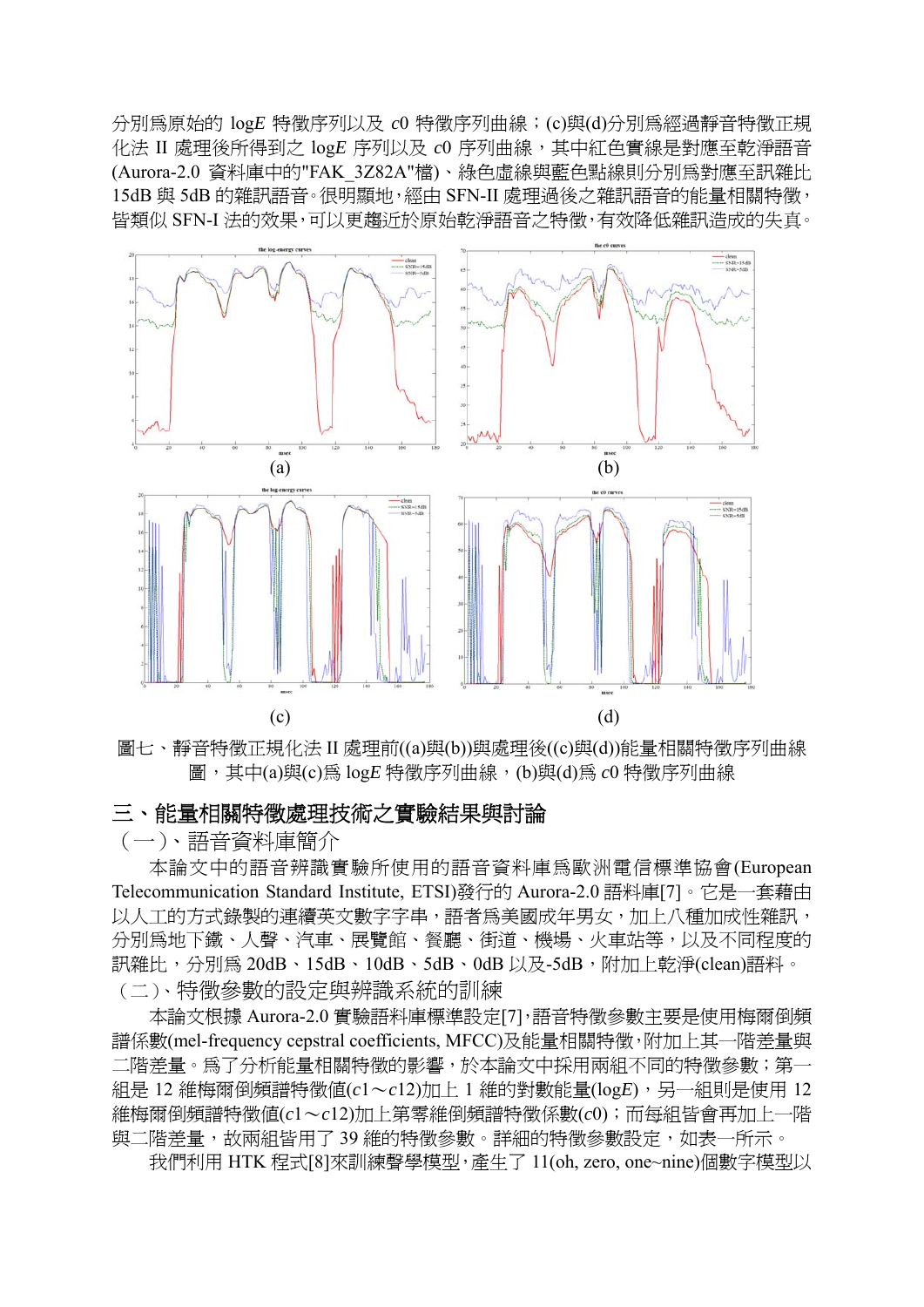及靜音模型,每個數字模型包含 16 個狀態(states),而每個狀態是由 20 個高斯密度函數 混合(Gaussian mixtures)所組成。

| 取樣頻率              | 8kHz                                                     |                                                          |  |  |  |  |
|-------------------|----------------------------------------------------------|----------------------------------------------------------|--|--|--|--|
| 音框長度(Frame Size)  | 25ms, 200 點                                              |                                                          |  |  |  |  |
| 音框平移(frame Shift) | $10ms, 80$ 點                                             |                                                          |  |  |  |  |
| 預強調濾波器            | $1 - 0.97z^{-1}$                                         |                                                          |  |  |  |  |
| 視窗形式              | 漢明窗(Hamming window)                                      |                                                          |  |  |  |  |
| 傅立葉轉換點數           | 256 點                                                    |                                                          |  |  |  |  |
| 濾波器組(filters)     | 梅爾刻度三角濾波器組,                                              |                                                          |  |  |  |  |
|                   | 共 23 個三角濾波器                                              |                                                          |  |  |  |  |
|                   | 第一組:                                                     | 第二組:                                                     |  |  |  |  |
|                   | ${c_i   1 \leq i \leq 12},$                              | ${c_i   1 \leq i \leq 12},$                              |  |  |  |  |
| 特徵向量              | $\left\{ \Delta c_i \,   1 \leq i \leq 12 \right\},\$    | $\left\{ \Delta c_i \,   1 \leq i \leq 12 \right\},\$    |  |  |  |  |
| (feature vector)  | $\left\{\Delta^2 c_i   1 \leq i \leq 12\right\},\right.$ | $\left\{\Delta^2 c_i   1 \leq i \leq 12\right\},\right.$ |  |  |  |  |
|                   | $\log E$ , $\Delta \log E$ , $\Delta^2 \log E$           | $c0, \Delta c0, \Delta^2 c0$                             |  |  |  |  |
|                   | 共計 39 維                                                  | 共計 39 維                                                  |  |  |  |  |

表一、本論文中所使用之語音特徵參數設定

(三)語音辨識實驗結果

在這一節中,我們將執行各種針對能量相關特徵之強健性技術的語音辨識,並比較 其效能。除了我們所新提出的靜音特徵正規化法(SFN-I與SFN-II)外,我們同時實驗 了平均與變異數正規化法(mean and variance normalization, MVN)[9]、平均與變異數正規 化附加ARMA濾波器法(MVN plus ARMA filtering, MVA)[10]、統計圖等化法(histogram equalization, HEQ)[11] 、對數能量動態範圍正規化法 (log-energy dynamic range normalization, LEDRN)[3]、對數能量尺度重刻法 (log-energy rescaling normalization, LERN)[4]與靜音對數能量正規化法(silence log-energy normalization, SLEN)[5],值得注意 的是,原始之MVN、MVA與HEQ三方法雖是設計於所有種類的特徵上,我們為了評估 其在能量相關特徵的效能,在這裡只將它們運用於log*E*與*c*0特徵的正規化上,另外, LEDRN法有分線性與非線性兩種,在這裡我們分別以LEDRN-I與LEDRN-II表示,而 LERN亦有兩種版本,我們分別以LERN-I與LERN-II表示。

1、針對對數能量特徵(log*E*)之強健式語音技術綜合分析

此小節之實驗所用到語音特徵為前述之第一組的特徵參數,即 12 維梅爾倒頻譜特 徵值(*c*1~*c*12)加上 1 維的對數能量(log*E*),附加其一階與二階差量,共 39 維。而這裡 所用到的十種特徵強健性方法,皆是單純處理 log*E* 特徵,不考慮其它 12 維的梅爾倒頻 譜係數,表二列出了基礎實驗及這十種方法所得之平均辨識率(20dB、15dB、10dB、 5dB 與 0dB 五種訊雜比下的辨識率平均), 其中 AR 與 RR 分別為相較基礎結果之絕對 錯誤降低率(absolute error rate reduction)和相對錯誤降低率(relative error rate reduction)。 從表二的數據,我們可觀察到下列幾點現象:

○<sup>1</sup> 原始作用於所有種類特徵之 MVN、MVA 與 HEQ 法單純作用於 log*E* 特徵時, 其提供的改進效果也十分明顯,相較於基礎實驗結果,分別具有 10.18%、11.70%與 14.97%的辨識率提升。相對於 MVN 而言,由於 MVA 多使用了一個 ARMA 低通濾波 器以強調語音的成分,而 HEQ 額外對語音特徵的高階動差(higher-order moments)作正 規化,所以兩者效果皆比 MVN 還來得好。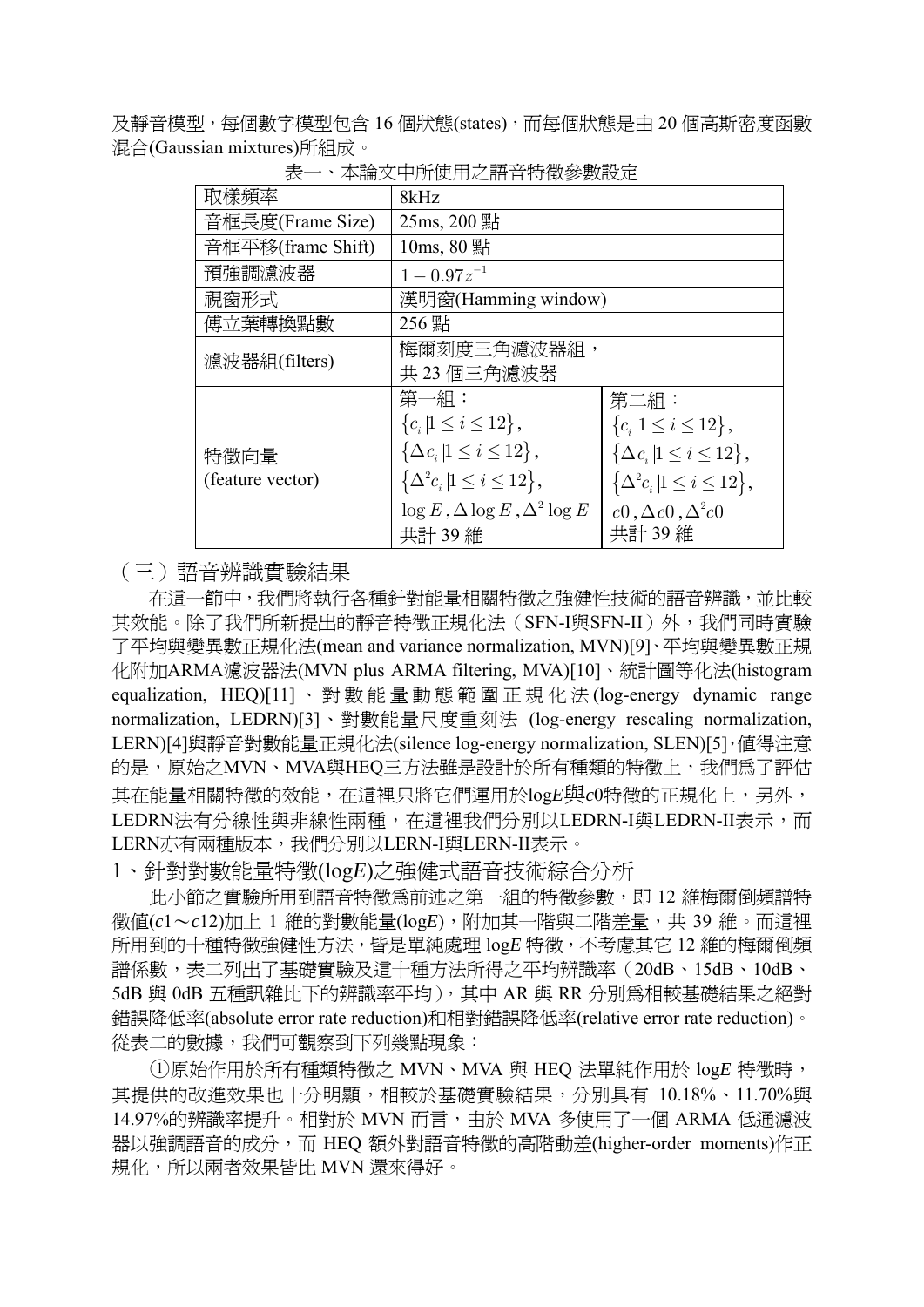○2 以往文獻所提出之針對 log*E* 特徵作補償的各種方法:LEDRN-I、LEDRN-II、 LERN-I、LERN-II 與 SLEN,都能帶來十分顯著的辨識率提升,其中線性 LEDRN(LEDRN-I)明顯優於非線性 LEDRN(LEDRN-II), 其平均辨識率相差了大約 4%, 兩種版本的 LERN(LERN-I 與 LERN-II), 效果則十分接近, 且表現優於 LEDRN。而本 實驗室過去所提出的 SLEN 法,相對於基礎實驗的平均辨識率而言,有 15.19%的提升, 明顯優於之前所提之 LEDRN 與 LERN 等方法。

○3 本論文所提出的兩種靜音特徵正規化法,SFN-I 與 SFN-II,相對於基礎實驗結 果而言,平均辨識率分別提升了 15.38%與 16.11%,相對錯誤降低率都在 50%以上,相 較於之前所提的各種方法,SFN-I 與 SFN-II 都有更優異的表現,此驗證了我們所提的兩 個新方法,都能有效地提昇 log*E* 特徵在加成性雜訊環境下的強健性,且優於目前許多 著名的 logE 特徵正規化技術。此外,我們也發現, SFN-II 所得之辨識率比 SFN-I 更好, 此可能原因如之前所述,由於 SFN-II 在語音偵測(voice activity detection)的決策機制與 SFN-I 並不相同,語音偵測之錯誤在 SFN-II 中相對影響較小,而使其相對表現較佳。

|      | <b>Method</b>   | <b>Set A</b> | <b>Set B</b> | average | <b>AR</b> | <b>RR</b> |
|------|-----------------|--------------|--------------|---------|-----------|-----------|
| (1)  | <b>Baseline</b> | 71.98        | 67.79        | 69.89   |           |           |
| (2)  | <b>MVN</b>      | 79.04        | 81.08        | 80.06   | 10.18     | 33.79     |
| (3)  | <b>MVA</b>      | 80.53        | 82.64        | 81.59   | 11.70     | 38.85     |
| (4)  | <b>HEQ</b>      | 83.91        | 85.79        | 84.85   | 14.97     | 49.69     |
| (5)  | <b>LEDRN-I</b>  | 82.01        | 79.70        | 80.86   | 10.97     | 36.43     |
| (6)  | <b>LEDRN-II</b> | 77.21        | 75.53        | 76.37   | 6.49      | 21.53     |
| (7)  | <b>LERN-I</b>   | 83.64        | 83.35        | 83.50   | 13.61     | 45.19     |
| (8)  | <b>LERN-II</b>  | 82.71        | 81.94        | 82.33   | 12.44     | 41.31     |
| (9)  | <b>SLEN</b>     | 84.87        | 85.27        | 85.07   | 15.19     | 50.42     |
| (10) | <b>SFN-I</b>    | 85.02        | 85.50        | 85.26   | 15.38     | 51.05     |
| (11) | <b>SFN-II</b>   | 85.67        | 86.32        | 86.00   | 16.11     | 53.49     |

表二、針對 log*E* 特徵之強健式語音技術之辨識率的綜合比較表(%)

2、針對第零維倒頻譜特徵係數(*c*0)之強健式語音技術綜合分析

此小節之實驗所用到語音特徵為前述之第二組的特徵參數,即 12 維梅爾倒頻譜特 徵值(*c*1~*c*12)加上第零維倒頻譜特徵係數(*c*0),附加其一階與二階差量,共 39 維。類 似前一小節,我們將原始針對 logE 特徵的十種特徵強健性方法,作用於  $c0$  特徵上,其 它 12 維的梅爾倒頻譜係數則維持不變。雖然目前處理的是 *c*0 特徵,但為了簡明起見, 這裡我們不將原本各種技術的名稱作修改,例如 LEDRN 法,我們並不特別將其改名為 *c*0-DRN 法,而仍沿襲其名,其他方法名稱依此類推。

表三列出了基礎實驗及這十種方法所得之平均辨識率(20dB、15dB、10dB、5dB 與 0dB 五種訊雜比下的辨識率平均),而其中的 AR 與 RR 分別為相較於基礎實驗結果之絕對 錯誤降低率和相對錯誤降低率。從表三的數據,我們可觀察到下列幾點現象:

○<sup>1</sup> 類似之前的表二之結果,各種方法作用於 *c*0 特徵時,都能帶來提昇辨識率的效果, 其中,LEDRN-I 與 LEDRN-II 的表現比其他方法稍差,尤其是 LEDRN-II, 只有 3.57% 之 絕對錯誤降低率(AR),其可能原因在於,LEDRN 原本是針對 log*E* 特徵所設計,若我們 直接將其套用於 *c*0 特徵處理上,其所使用的參數並非是最佳化而得,導致效果不彰。 ○2 三種原本作用於所有種類特徵之方法:MVN、MVA 與 HEQ 法,單純作用於 *c*0 特徵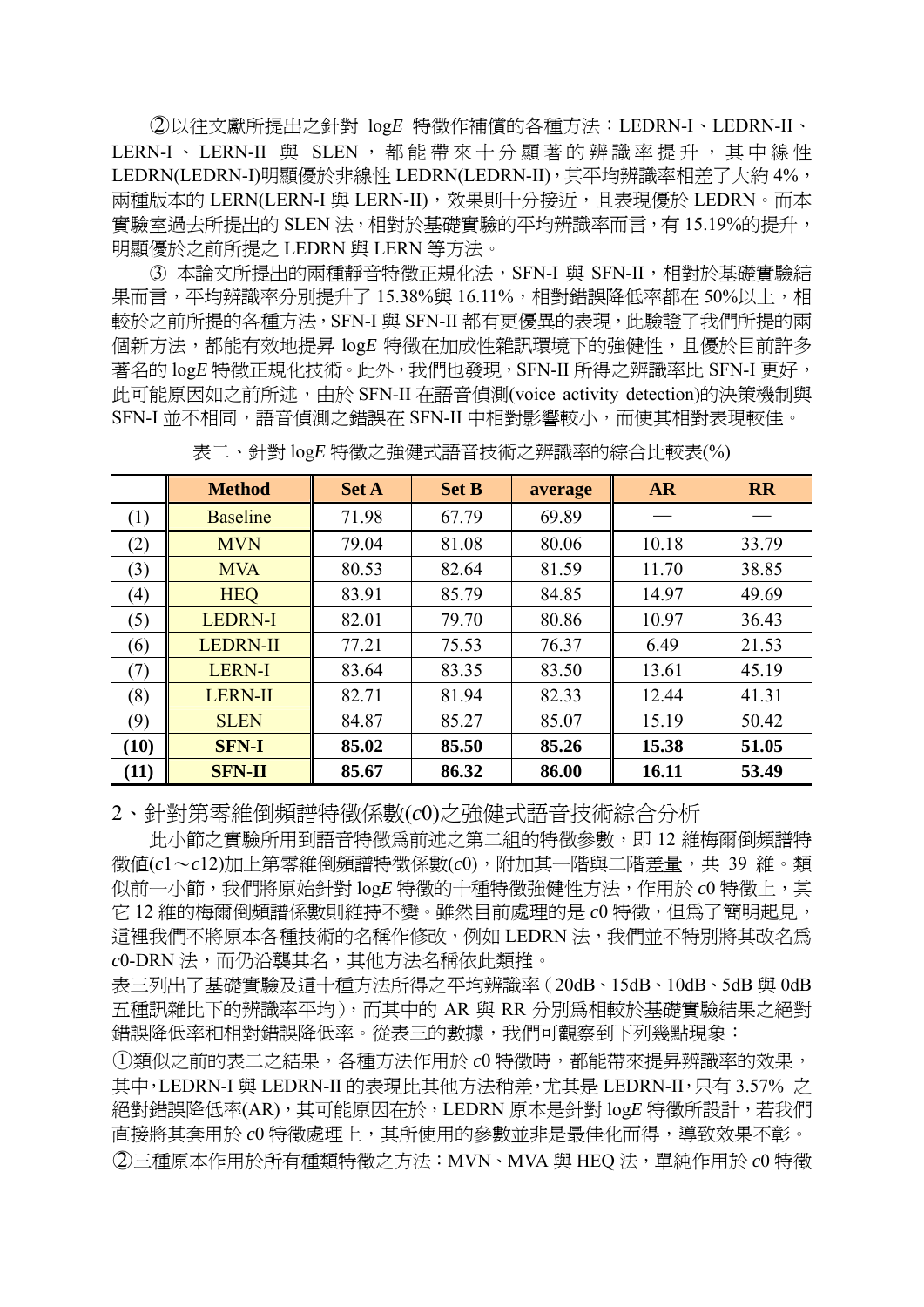時,仍然以 HEQ 表現最好, MVA 法次之, MVN 法較差, 但彼此表現的差距並未如之 前在表二來得明顯。此外,LERN-I、LERN-II 與 SLEN 都有十分顯著的改進效果,唯 與表二的數據不同之處,在於三種方法的效能十分接近,而 LERN-I 略優於 SLEN。 ○3 本論文所提出的兩種靜音特徵正規化法,SFN-I 與 SFN-II,相對於基礎實驗結果而言, 平均辨識率分別提升了13.79%與 14.13%,相對錯誤降低率約爲 46%,類似表二的結果, SFN-II 仍然優於 SFN-I,且這兩種方法之表現仍優於其他所有的方法。此結果驗證了我 們所提的兩個新方法,能有效地提昇 *c*0 特徵在加成性雜訊環境下的強健性。

|                  | <b>Method</b>   | <b>Set A</b> | <b>Set B</b> | <b>Average</b> | <b>AR</b> | <b>RR</b> |
|------------------|-----------------|--------------|--------------|----------------|-----------|-----------|
| $\left(1\right)$ | <b>Baseline</b> | 71.95        | 68.22        | 70.09          |           |           |
| (2)              | <b>MVN</b>      | 80.80        | 82.95        | 81.88          | 11.79     | 39.41     |
| (3)              | <b>MVA</b>      | 81.76        | 84.04        | 82.90          | 12.82     | 42.84     |
| (4)              | <b>HEQ</b>      | 82.89        | 84.59        | 83.74          | 13.66     | 45.65     |
| (5)              | <b>LEDRN-I</b>  | 79.04        | 77.36        | 78.20          | 8.11      | 27.13     |
| (6)              | <b>LEDRN-II</b> | 74.08        | 73.22        | 73.65          | 3.57      | 11.92     |
| (7)              | LERN-I          | 83.81        | 83.65        | 83.73          | 13.65     | 45.61     |
| (8)              | <b>LERN-II</b>  | 83.03        | 82.53        | 82.78          | 12.70     | 42.44     |
| (9)              | <b>SLEN</b>     | 82.94        | 84.28        | 83.61          | 13.53     | 45.21     |
| (10)             | <b>SFN-I</b>    | 83.04        | 84.70        | 83.87          | 13.79     | 46.08     |
| (11)             | <b>SFN-II</b>   | 83.29        | 85.14        | 84.22          | 14.13     | 47.23     |

表三、針對 *c*0 特徵之強健式語音技術之辨識率的綜合比較表(%)

雖然 SFN 法有效地降低雜訊對 c0 造成的失真,進而提昇辨識率,但當我們比較表 二與表三時,發現無論是 SFN-I 或 SFN-II,作用於 log*E* 特徵可得到的辨識率會高於作 用在 *c*0 特徵所得之辨識率;由此,我們推斷由 log*E* 特徵所得之 SFN-I 法與 SFN-II 法 其中的語音端點偵測(VAD)結果,可能會比由 c0 所得結果來的好。根據此推想,我們 將原來針對 *c*0 特徵的兩種 SFN 法稍作修改。於 SFN-I 中,我們先利用 log*E* 對音框做 語音/非語音的分類,再將此判別結果套用於  $c0$ 上, 對非語音音框的  $c0$  做如式(2-16)之 正規化處理;而 SFN-II 也是利用相同的方式,先利用 log*E* 對音框做語音/非語音的分類, 再將其結果轉換至 *c*0 上,並對語音與非語音音框的 *c*0 特徵序列求取其式(2-19)所用的 標準差 σ 與 σ · 然後作式(2-18)之正規化處理。我們將以上的修正作法分別稱作針對 c0 特徵之修正式 SFN-I 法(modified SFN-I)與修正式 SFN-II 法(modified SFN-II)。

針對 c0 特徵之修正式 SFN-I 法與修正式 SFN-II 法, 其所得之平均辨識率如表四所 示,如我們所預期的,修正式 SFN 法相對於原始 SFN 法, 能有更進一步的改進效果, 對 SFN-I 而言,前者相較於後者額外提昇了 1.29%的平均辨識率,而對 SFN-II 而言, 前者相較於後者額外提昇了的 1.33%平均辨識率。此結果部分驗證了我們的推想,即利 用 log*E* 特徵來執行語音端點偵測(VAD),其效果會比 *c*0 特徵來的好。

| <b>Method</b>   | <b>Set A</b> | <b>Set B</b> | <b>Average</b> | <b>AR</b> | <b>RR</b> |
|-----------------|--------------|--------------|----------------|-----------|-----------|
| <b>Baseline</b> | 71.95        | 68.22        | 70.09          |           |           |
| <b>SFN-I</b>    | 83.04        | 84.70        | 83.87          | 13.79     | 46.08     |
| modified SFN-I  | 84.54        | 85.79        | 85.17          | 15.08     | 50.41     |
| <b>SFN-II</b>   | 83.29        | 85.14        | 84.22          | 14.13     | 47.23     |
| modified SFN-II | 85.03        | 86.06        | 85.55          | 15.46     | 51.68     |

表四、針對 *c*0 特徵之原始 SFN 法與修正式 SFN 法之辨識率比較表(%)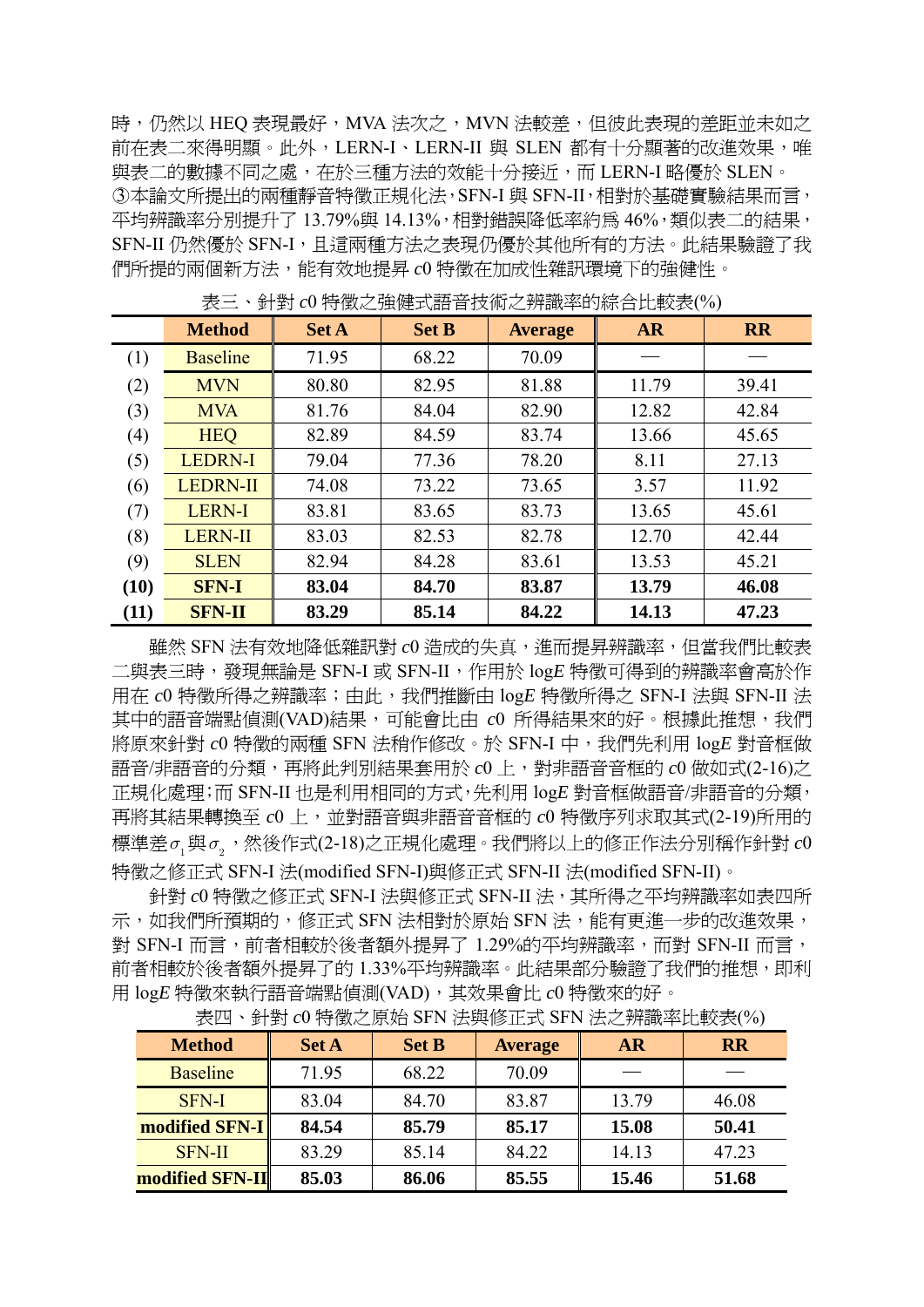# 四、靜音特徵正規化法與其它特徵強健法結合之實驗結果與討論

前一章之一系列的實驗,主要是探討各種能量相關特徵處理技術效能,進而突顯出 我們所新提出之靜音特徵正規化(SFN)法的優異表現,這些實驗中,只有 logE 與 *c*0 兩 種能量相關特徵被處理,剩餘的梅爾倒頻譜特徵係數(*c*1~*c*12)則維持不變。在這一章中, 我們嘗試將作用於 log*E* 與 *c*0 特徵的 SFN 法與作用於 *c*1~*c*12 之梅爾倒頻譜特徵係數的 強健性技術加以結合,藉以觀察兩者之間是否有加成性,能進一步改進語音辨識率。

在這裡,我們選擇之前所提之 MVN[9]、MVA[10]以及 HEQ[11]三種強健性技術, 分別作用於 *c*1~*c*12 之梅爾倒頻譜特徵係數上,而將我們所提之 SFN-I 或 SFN-II 法作用 於能量相關特徵(log*E* 或 *c*0)上,我們將其上述所有的實驗結果分別彙整成表五與表六。

針對第一組特徵(log*E*, *c*1~*c*12)處理之表五的數據中,列(2)~(4)是利用單一強健技術 (MVN, MVA 或 HEQ)處理全部特徵參數之結果,而列(5)~(10)則分別為靜音特徵正規化 法(SFN)結合其它方法之結果。當我們將列(2)、列(5)與列(8)的結果相比較、列(3)、列(6) 與列(9)的結果相比較,及列(4)、列(7)與列(10)的結果相比較,都可以看出將 SFN-I 或 SFN-II 使用於 logE 特徵,並用其他方法使用在  $c1 \sim c12$  特徵上,所得到的辨識率比單 獨使用一種方法處理全部特徵的辨識結果高出許多,例如列(9)之『SFN-II (log*E*) + MVA (*c*1~*c*12)』法,其平均辨識率高達 89.97%,超越了列(4)之『HEQ (log*E*, *c*1~*c*12)』法所 得之 87.44%的平均辨識率。同時,我們也看出 SFN-II 的效能普遍優於 SFN-I,此結果 跟前一章的結論是一致的。而當我們將表五與表二的數據相比較時,也可以看出,使用 SFN 處理 log*E* 特徵結合使用 MVN、MVA 或 HEQ 法額外處理 *c*1~*c*12 特徵,可以比單 獨使用 SFN 處理 log*E* 特徵得到更佳的辨識效果,此結果驗證了 SFN 法與 MVN、MVA 或 HEQ 法的確具有加成性。

|      | <b>Method</b>                          | <b>Set A</b> | <b>Set B</b> | average | <b>AR</b> | <b>RR</b> |
|------|----------------------------------------|--------------|--------------|---------|-----------|-----------|
| (1)  | <b>Baseline</b>                        | 71.98        | 67.79        | 69.89   |           |           |
| (2)  | MVN ( $logE$ , $c1 \sim c12$ )         | 83.55        | 83.75        | 83.65   | 13.77     | 45.71     |
| (3)  | MVA ( $logE$ , $c1 \sim c12$ )         | 86.69        | 86.89        | 86.79   | 16.91     | 56.13     |
| (4)  | HEQ ( $logE$ , $c1 \sim c12$ )         | 87.15        | 87.72        | 87.44   | 17.55     | 58.28     |
| (5)  | SFN-I $(log E)$ + MVN $(c1 \sim c12)$  | 87.33        | 87.81        | 87.57   | 17.69     | 58.72     |
| (6)  | SFN-I $(log E)$ + MVA $(c1 \sim c12)$  | 88.40        | 88.84        | 88.62   | 18.74     | 62.21     |
| (7)  | SFN-I $(log E)$ + HEQ $(c1 \sim c12)$  | 87.93        | 88.04        | 87.99   | 18.10     | 60.10     |
| (8)  | SFN-II $(log E)$ + MVN $(c1 \sim c12)$ | 88.45        | 88.88        | 88.67   | 18.78     | 62.36     |
| (9)  | SFN-II $(log E)$ + MVA $(c1 \sim c12)$ | 89.82        | 90.12        | 89.97   | 20.09     | 66.69     |
| (10) | SFN-II $(logE)$ + HEQ $(c1 \sim c12)$  | 89.29        | 89.33        | 89.31   | 19.43     | 64.50     |

表五、SFN 法作用在 log*E* 特徵結合其它語音強健技術作用於 *c*1~*c*12 特徵參數之平均 辨識率的綜合比較表(%)

針對第二組特徵(*c*0, *c*1~*c*12)處理之表六的數據中,列(2)~(4)是利用單一強健技術 (MVN, MVA 或 HEQ)處理全部特徵參數之結果,而列(5)~(16)則分別為靜音特徵正規化 法(SFN)結合其它方法之結果。類似表五中列(1)~(10)所呈現的結果,從表六中之列 (1)~(10)與表三的數據相較,使用 SFN 處理 *c*0 特徵結合使用 MVN、MVA 或 HEQ 法額 外處理  $c1\!\sim\!c12$  特徵,可以比單獨使用 SFN 處理  $c0$  特徵得到更佳的效能,然而我們發 現,將 SFN-I 或 SFN-II 使用於  $c0$  特徵, 並用其他方法使用在  $c1 \sim c12$  特徵時, 所得到 的辨識率並非總是優於單獨使用一種方法處理全部特徵的辨識結果(這些較差的數據在 表中以\*號加以註記),例如列(6)之『SFN-I (*c*0) + MVA (*c*1~*c*12)』法,其平均辨識率為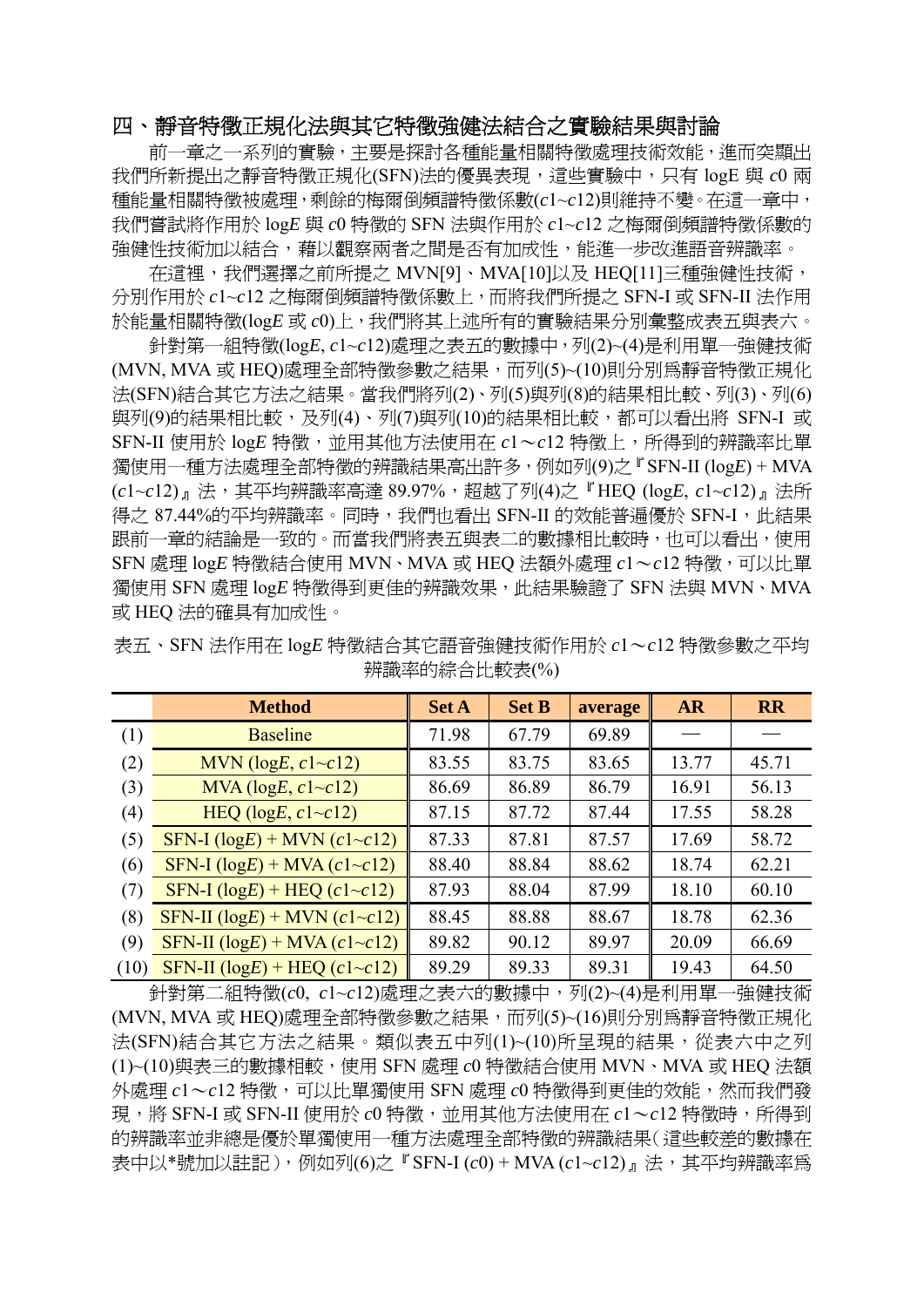87.77%,相較於列(3)之『MVA (*c*0, *c*1~*c*12)』法所得之 88.46%來得差。此現象的可能原 因,在前一章已經提到,即利用 *c*0 特徵執行 SFN 法中的語音端點偵測(VAD)會比較不 精確,進而降低 SFN 的效能。因此,類似前一章,在這裡我們使用針對 *c*0 特徵之修正 式的 SFN 法,來與 MVN、MVA 或 HEQ 法作結合,這些結果列於表六的列(11)~(16)中。

| 表六、SFN 法作用在 c0 特徵結合其它語音強健技術作用於 c1~c12 特徵參數之平均辨 |  |
|------------------------------------------------|--|
| 識率綜合比較表(%)                                     |  |

|      | <b>Method</b>                                       | <b>Set A</b> | <b>Set B</b> | <b>Average</b> | <b>AR</b> | <b>RR</b> |
|------|-----------------------------------------------------|--------------|--------------|----------------|-----------|-----------|
| (1)  | <b>Baseline</b>                                     | 71.95        | 68.22        | 70.09          |           |           |
| (2)  | MVN $(c0, c1 \sim c12)$                             | 85.03        | 85.54        | 85.29          | 15.20     | 50.81     |
| (3)  | $MVA$ (c0, c1~c12)                                  | 88.11        | 88.81        | 88.46          | 18.38     | 61.42     |
| (4)  | HEQ $(c0, c1 \sim c12)$                             | 86.99        | 88.13        | 87.56          | 17.48     | 58.42     |
| (5)  | SFN-I $(c0)$ + MVN $(c1 \sim c12)$                  | 85.62        | 86.62        | 86.12          | 16.04     | 53.60     |
| (6)  | $SFN-I (c0) + MVA (c1~c12)$                         | 87.38*       | 88.16*       | $87.77*$       | 17.69     | 59.12     |
| (7)  | SFN-I $(c0)$ + HEQ $(c1 \sim c12)$                  | 85.95*       | 86.53*       | $86.24*$       | 16.16     | 54.00     |
| (8)  | SFN-II $(c0)$ + MVN $(c1 \sim c12)$                 | 86.92        | 87.69        | 87.31          | 17.22     | 57.56     |
| (9)  | SFN-II $(c0)$ + MVA $(c1 \sim c12)$                 | 89.04        | 89.61        | 89.33          | 19.24     | 64.32     |
| (10) | SFN-II $(c0)$ + HEQ $(c1 \sim c12)$                 | 87.43        | 87.88*       | 87.66          | 17.57     | 58.73     |
|      | (11) modified SFN-I $(c0)$ + MVN $(c1 \sim c12)$    | 87.49        | 87.89        | 87.69          | 17.61     | 58.85     |
|      | (12) modified SFN-I $(c0)$ + MVA $(c1 \sim c12)$    | 89.30        | 89.54        | 89.42          | 19.34     | 64.63     |
|      | (13) modified SFN-I $(c0)$ + HEQ $(c1 \sim c12)$    | 88.10        | 88.39        | 88.25          | 18.16     | 60.71     |
|      | (14) modified SFN-II $(c0)$ + MVN $(c1 \sim c12)$   | 88.25        | 88.33        | 88.29          | 18.21     | 60.86     |
|      | $(15)$ modified SFN-II $(c0)$ + MVA $(c1 \sim c12)$ | 89.87        | 89.98        | 89.93          | 19.84     | 66.32     |
|      | (16) modified SFN-II $(c0)$ + HEQ $(c1 \sim c12)$   | 89.25        | 89.46        | 89.36          | 19.27     | 64.42     |

將表六之列(11)~(16)的數據與列(1)~(10)相比較,我們可以明顯看出針對 *c*0 特徵之修正 式 SFN 法(modified SFN-I 與 modified SFN-II),比原始 SFN 法的效能高出許多,且與 MVN、MVA 或 HEQ 一併使用後,其結果必然優於 MVN、MVA 或 HEQ 處理所有特徵 的結果,其中以列(15)之『modified SFN-II (*c*0) + MVA (*c*1~*c*12)』法所得到的平均辨識 率最高,為 89.93%,與之前表五中最佳辨識率 89.97% (列(9)的『SFN-II (logE) + MVA (*c*1~*c*12)』法)十分接近,此結果明顯驗證了修正式 SFN 法確實更進一步改進了 *c*0 特 徵在加成性雜訊環境下的強健性。

由第三章與第四章之全部的實驗數據中,我們可以充分驗證所提出的兩種靜音特徵 正規化法(SFN-I 與 SFN-II)對於能量相關特徵具有良好的強健化效果,而 SFN-II 所得到 的辨識率總是比 SFN-I 高,其可能原因如第二章所陳述,因為 SFN-II 法具有"軟式"決 策之語音端點偵測(soft-decision voice activity detection)的機制,相較於 SFN-I 法"硬式" 決策之語音端點偵測(hard-decision voice activity detection)的機制,前者的語音/非語音判 別錯誤所造成的影響相對較小。然而,總括而言,SFN-I 法 SFN-II 法的共同優點在於執 行上十分簡易(即複雜度極低)且效果很優異,因此極具實用的價值。

五、結論

在本論文中,我們提出一個新的語音強健技術 —「靜音特徵正規化法」(silence feature normalization, SFN),此方法執行上十分簡易且效果優異。它是針對能量相關特